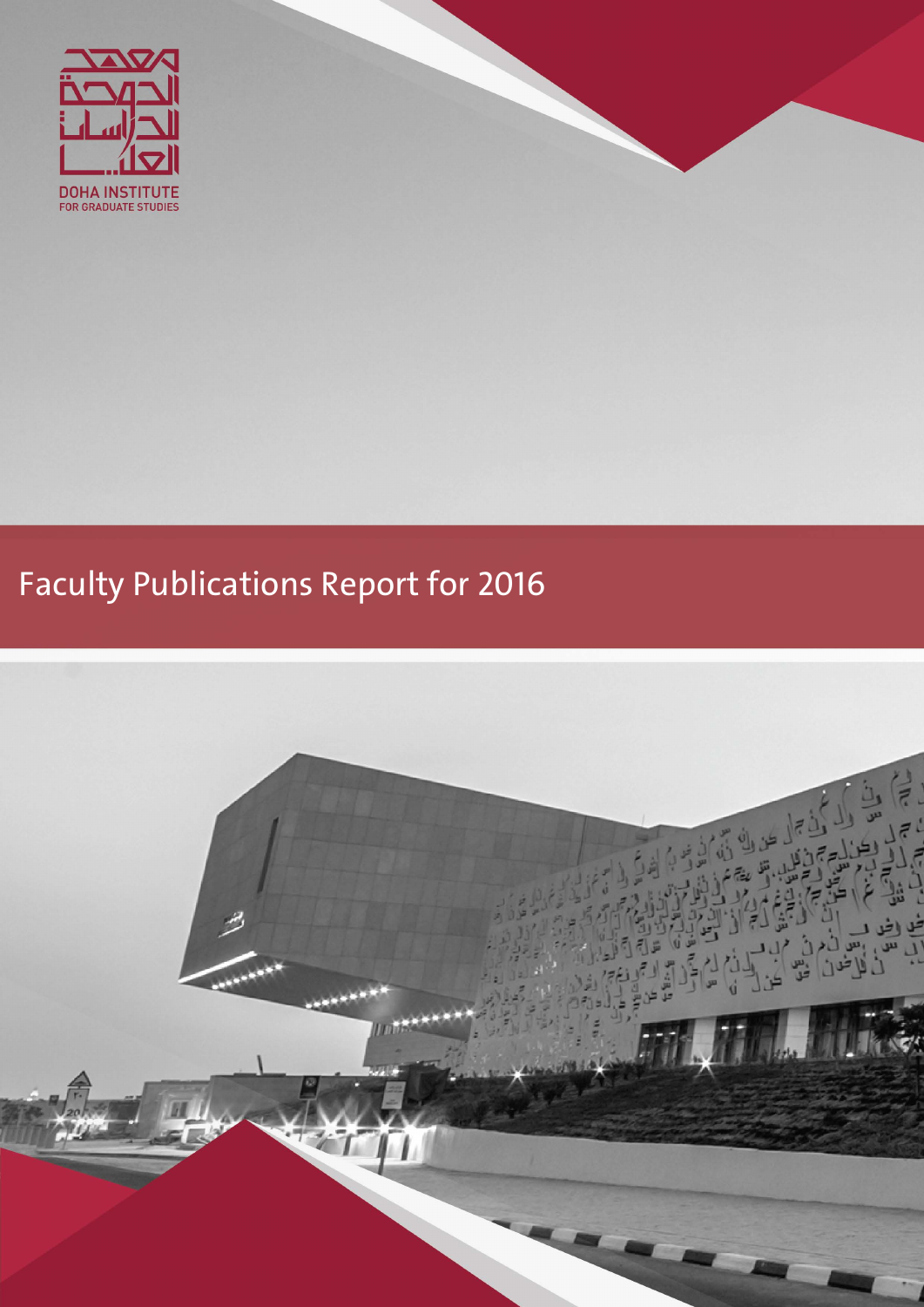The Research & Grants department at the Doha Institute for Graduate Studies (DI) presents to you the work published by its faculty members for the year 2016.

The report includes a list of academic journal articles and book contributions, published during the period from January to December 2016.

The faculty member names are in bold.

For more information please visit the Publications page on the [DI website.](https://www.dohainstitute.edu.qa/EN/Research/Pages/research-news-and-reports.aspx)

Research & Grants Department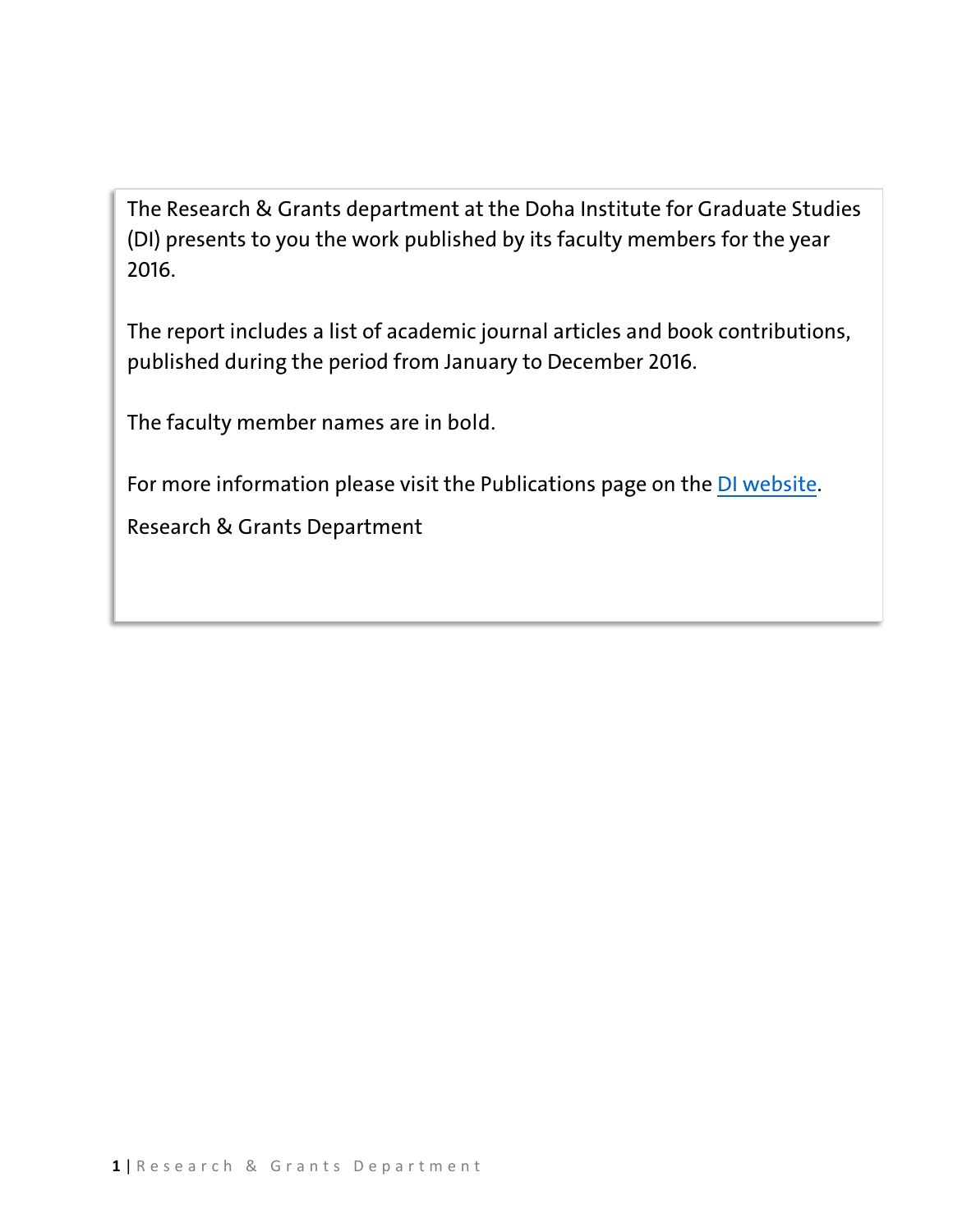## **Statistics for 2016**







Percentage of Publications per Language Percentage of Publications per Type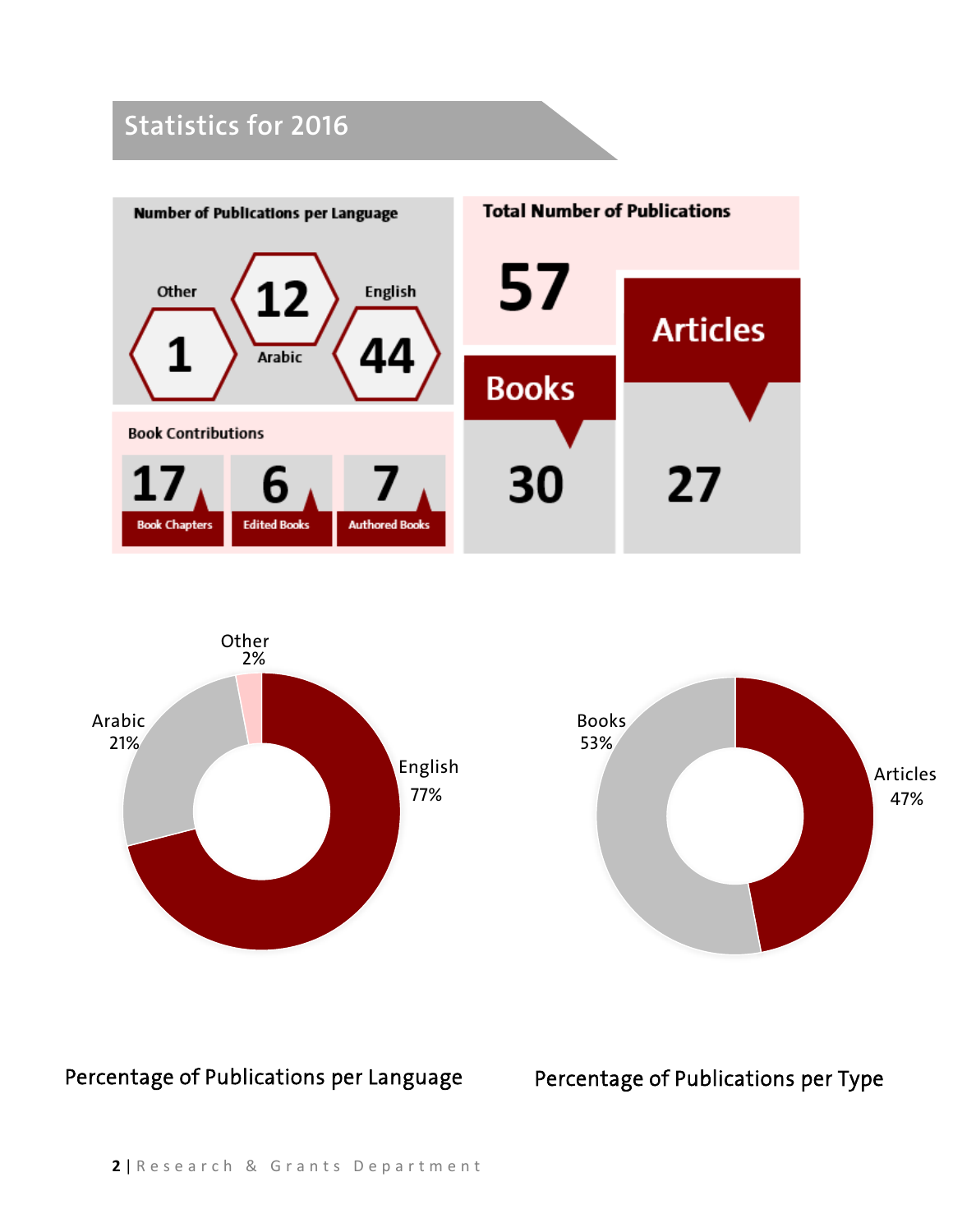# **Selected Publications**

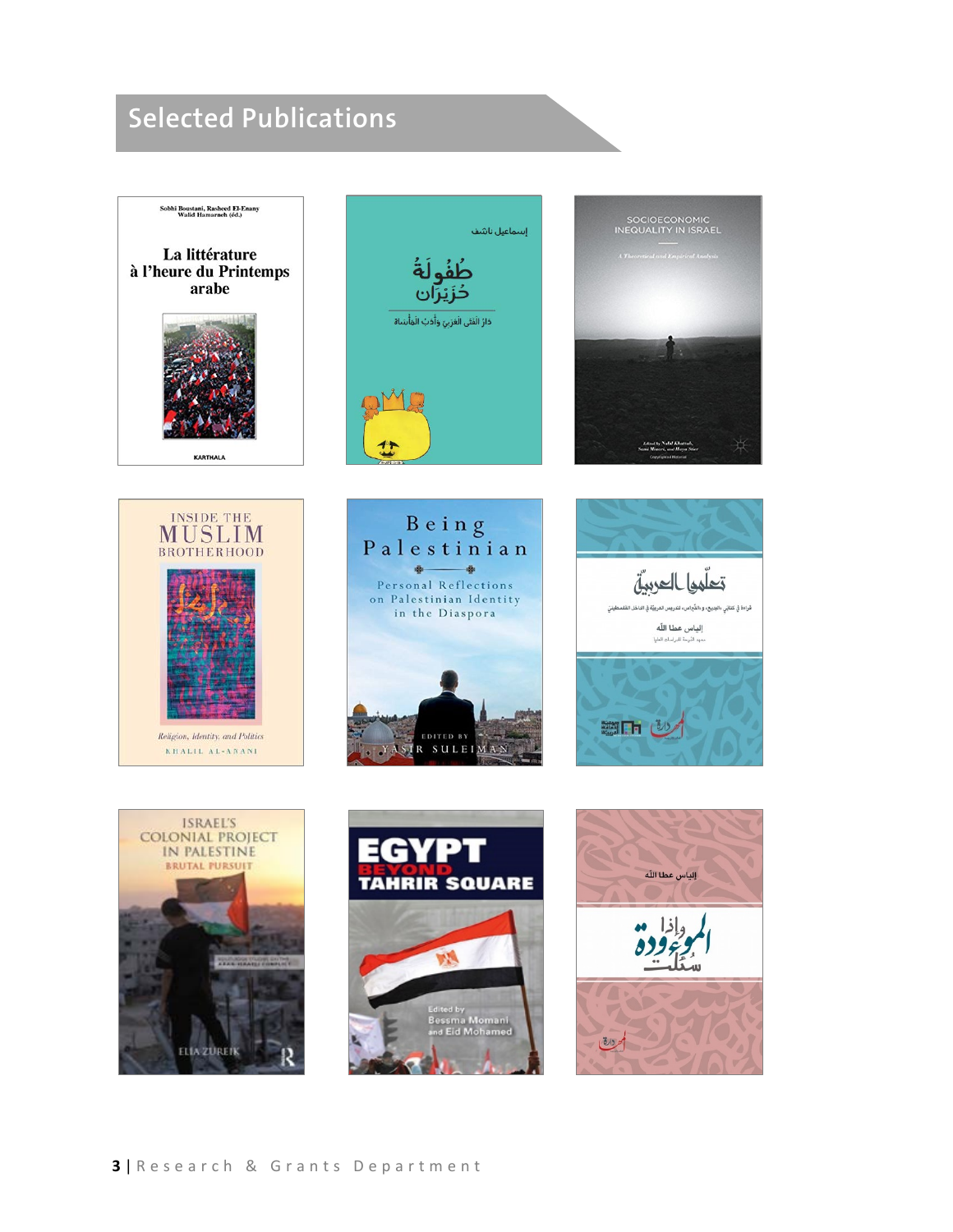#### **Books**

Al-Anani, K. (2016). Inside the Muslim Brotherhood: Religion, Identity and Politics. Oxford: Oxford University Press.

Boustani, S., El-Enany, R., & Hamarnah, W. (Eds.). (2016). La Littérature á l'heure du Printemps Arabe. Paris: Karthala.

Khattab, N., Miaari S., & Stier, H. (Eds.). (2016). Socioeconomic Inequality in Israel: A Theoretical and Empirical Analysis. New York, USA: Palgrave Macmillan.

Momani, B., & Mohamed, E. (Eds.). (2016). Egypt Beyond Tahrir Square. Bloomington & Indianapolis: Indiana University Press.

Mohamed, E., Gerber, H.R., & Aboulkacem, S. (Eds.). (2016). *Education and the Arab Spring:* Resistance, Reform and Democracy. Netherlands: Sense Publishers.

Pappano, M.A., & Olwan D. (Eds.). (2016). Muslim Mothering: Local and Global Histories, Theories, and Practices. Toronto: Demeter Press.

Suleiman, Y. (Ed.). (2016). Being Palestinian: Personal Reflections on Palestinian Identity in the Diaspora. Edinburgh: Edinburgh University Press.

Zureik, E. (2016). Israel's Colonial Project in Palestine: Brutal Pursuit. London and New York: Routledge.

العناني، رشيد. (2016). *البحث عن الحرية: مقالات في الادب والحياة*. (ط1.). القاهرة: الدار المصرية اللبنانية.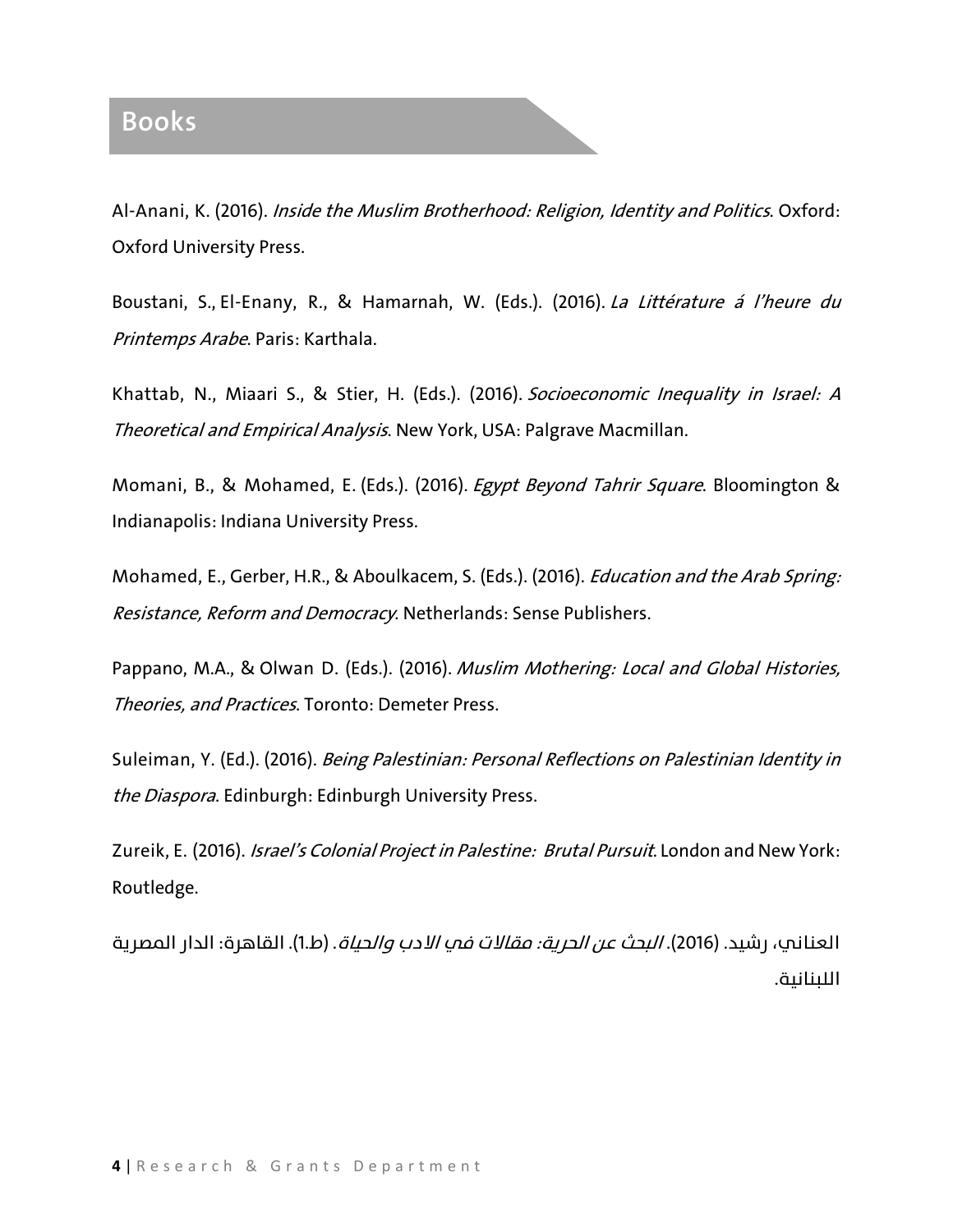عطا الله، الياس. (2016). *تعلّموا العربيّة: قراءة في كتابي "البديع" و"النبراس" لتدريس العربية* ف*ي الداخل الفلسطيني* (ط.1). الناصرة: دارة المها للنّشر والتّرجمة وجمعيّة الثّقافة العربيّة.

عطا الله، الياس. (2016). *وإذا الموءودة سُئلت* (ط.2). الناصرة: دارة المها للنّشر.

ناشف، اسماعيل. (2016). *طفولة حزيران: دار الفتم العربي وأدب المأساة* (ط.1). رام الله: مؤسسة تامر للتعليم المجتمعي.

هنية، عبد الحميد. (2016). تونس العثمانية: بناء الدولة والمجال. (ط1.). تونس: مؤسسة تبر الزمان.

#### **Book Chapters**

Ali, H., & Donald, O. (2016). Government Spending Priorities in Uganda. In A. Farazmand (Eds.). Global Encyclopedia of Public Administration, Public Policy, and Governance. Springer, Cham.

Al Muftah, H. (2016). Demographic Policies and Human Capital Challenges. In Tok, E.M., Al Khater, L., & Pal, L.A. (Eds.). Policy Making in a Transformative State: The Case of Qatar (pp. 271-294). London: Palgrave Macmillan.

Bahlul, R. (2016). Injustice as Injury, Forgiveness as Healing. In C. Lewis (Ed.), The Philosophy of Forgiveness - Volume I. (pp. 59-89). Delaware: Vernon Press.

Choueiri, Y. (2016). Arab Nationalism: Arabness, Arab Jews, and the Arab Spring. In J. Meri. (Ed.). The Routledge Handbook of Muslim-Jewish Relations (pp. 317-330). London and New York: Routledge.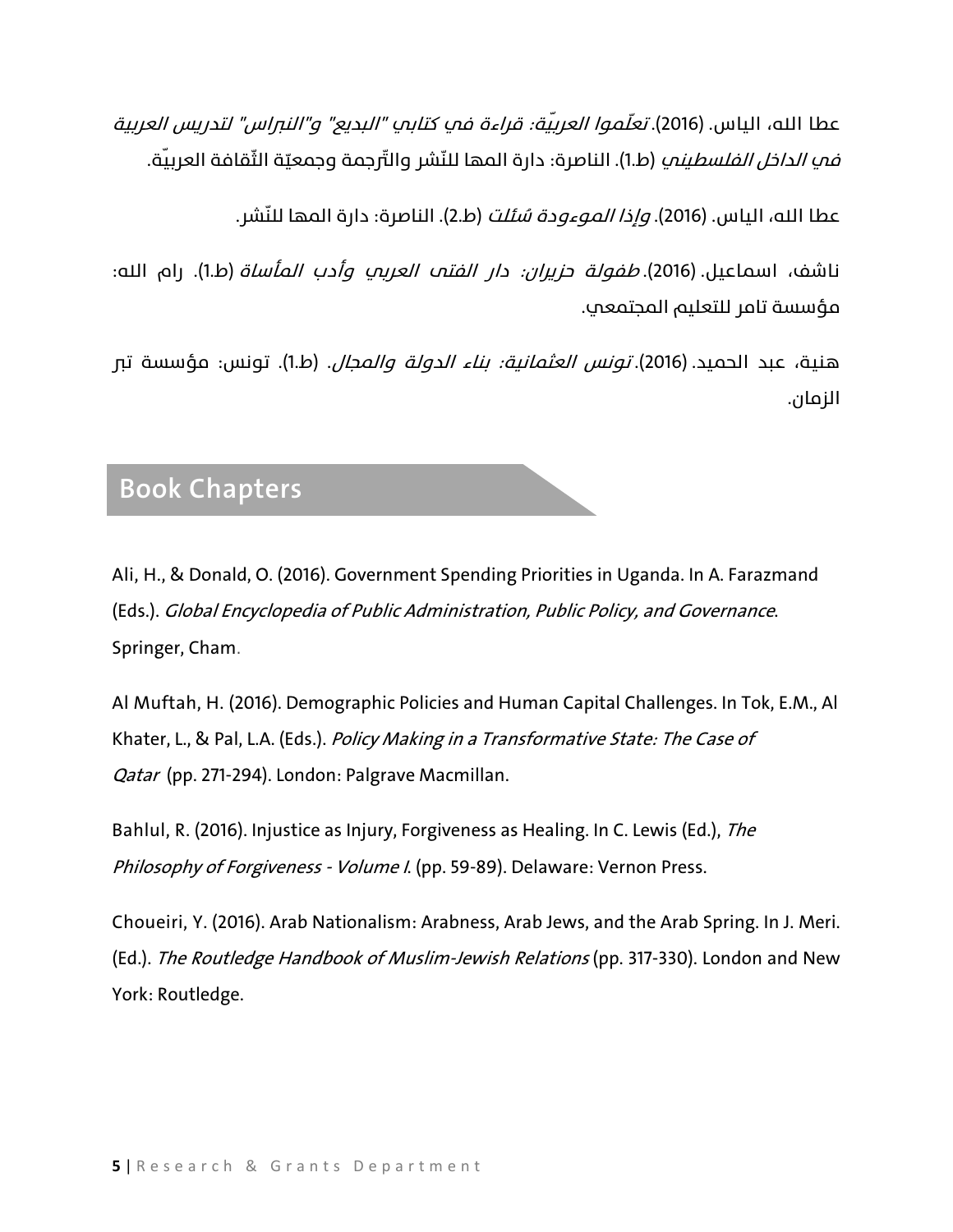Choueiri, Y. (2016). The Romantic Discourse of Amin Rihani & Percy Shelley: The Revolt of Islam. In Rihani, A. (Ed.). The Book of Khalid: A Critical Edition (pp. 338-366). Syracuse University Press.

Daoud, Y., & Shanti, R. (2016). Private–Public Sector Employment Choice and Wage Differentials in Palestine: A Gender Perspective. In Chamlou, N., & Karshenas, M. (Eds.), Women, Work and Welfare in the Middle East and North Africa: The Role of Sociodemographics, Entrepreneurship and Public Policies (pp. 383-408). London: Imperial College Press.

Daoud, Y., & Tansel, A. (2016). Returns to Education in Palestine and Turkey: A Comparative Analysis. In Chamlou, N., & Karshenas, M. (Eds.), Women, Work and Welfare in the Middle East and North Africa: The Role of Socio-demographics, Entrepreneurship and Public Policies (pp. 33-56). London: Imperial College Press.

El-Affendi, A. (2016). Overcoming Induced Insecurities: Stabilising Arab Democracies after the Spring. In ElBadawi, I., & Makdisi, S. (Eds.). Democratic Transitions in the Arab World. (pp.75-105). Cambridge: Cambridge University Press.

El-Enany, R. (2016). Introduction In Mahfouz N. On Literature and Philosophy (Byrne, A. Trans.). London: Gingko Library.

El-Enany, R. (2016). Popular Revolution in Naguib Mahfouz: Thoughts in the aftermath of Egypt's Revolution of 25 January 2011. In Boustani, S., El-Enany, R., & Hamarnah, W. (Eds.). La Littérature á l'heure du Printemps Arabe. Paris: Karthala.

Elmasry, M. H. (2016). When Myth Becomes Reality: The Discursive Construction of the Muslim Brotherhood in Egypt. In Fahmy, D. & Faruqi, D. (Eds.). Egypt and the Contradictions of Liberalism: Illiberal intelligentsia and the future of Egyptian democracy. London: Oneworld Publications.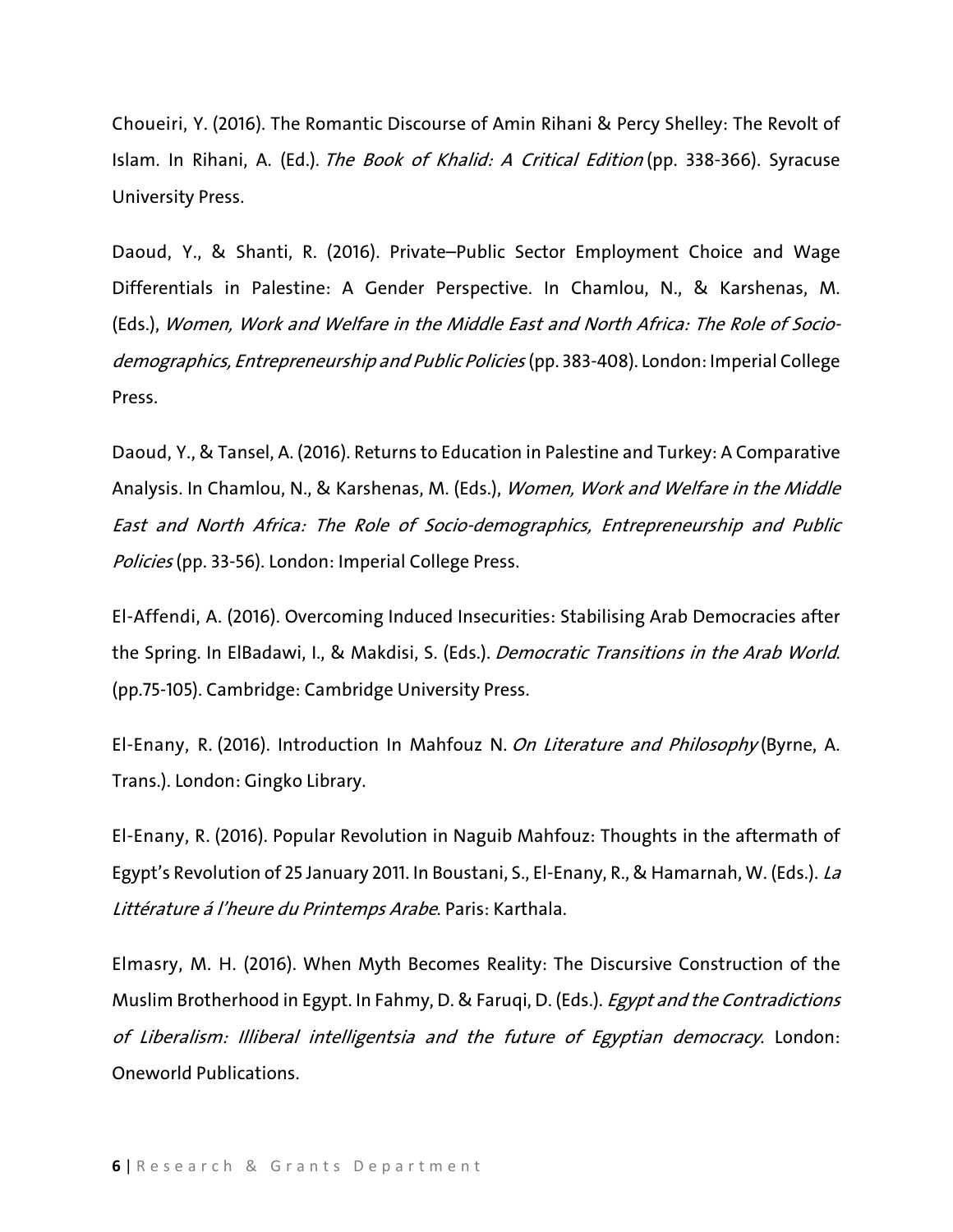Elmasry, M. H., Auter, P. J., & Makady, H. (2016). Mapping the 'Arab Spring': A framing analysis of Egyptian TV news coverage Egypt's military coup. In A. Douai, & B. Moussa (Eds.). Mediated Identities and New Journalism in the Arab World: Mapping the Arab Spring (pp. 143- 163). Palgrave Macmillan.

Elmasry, M. H., & El-Nawawy, M. (2016). Journalistic Professionalism in Question: A Comparative Examination of the Egyptian News Media in the Mubarak, SCAF, and Morsi Periods. In E. Mohamed& B. Momani (Eds). Egypt Beyond Tahrir Square. Indiana: Indiana University Press.

Khattab, N., & Lazarus, A. (2016). Over-education and Wage Penalties amongst Immigrants, Native Minorities and Majority Ethnic groups. In: Khattab, N., Miaari S., & Stier, H. (Eds.), Socioeconomic Inequality in Israel: <sup>A</sup> Theoretical and Empirical Analysis (pp. 123-149). New York, USA: Palgrave Macmillan.

Moghadam, F., Guiahi, F., & Naguib, R. (2016). Women and Work in Dubai City: Institutional Barriers and Potentials. In Chamlou, N., & Karshenas M. (Eds.). Women, work and welfare in the Middle East and North Africa: The Role of Socio-demographics, Entrepreneurship and Public Policies (pp. 351-382). London, England: Imperial College Press.

Mohamed, E., & Emad M. (2016). Islamists and New Media: The Muslim Brotherhood Digital Presence in English. In Douai, A., & Ben Moussa, M. (Eds.). *Mediated identities and* new journalism in the Arab world: Mapping the "Arab Spring" (pp. 61-81). New York: Palgrave Macmillan.

Suleiman, Y. (2016). Narratives of Conversion to Islam in Britain: Male Perspectives. Cambridge: Prince Alwaleed Bin Talal Centre of Islamic Studies, University of Cambridge.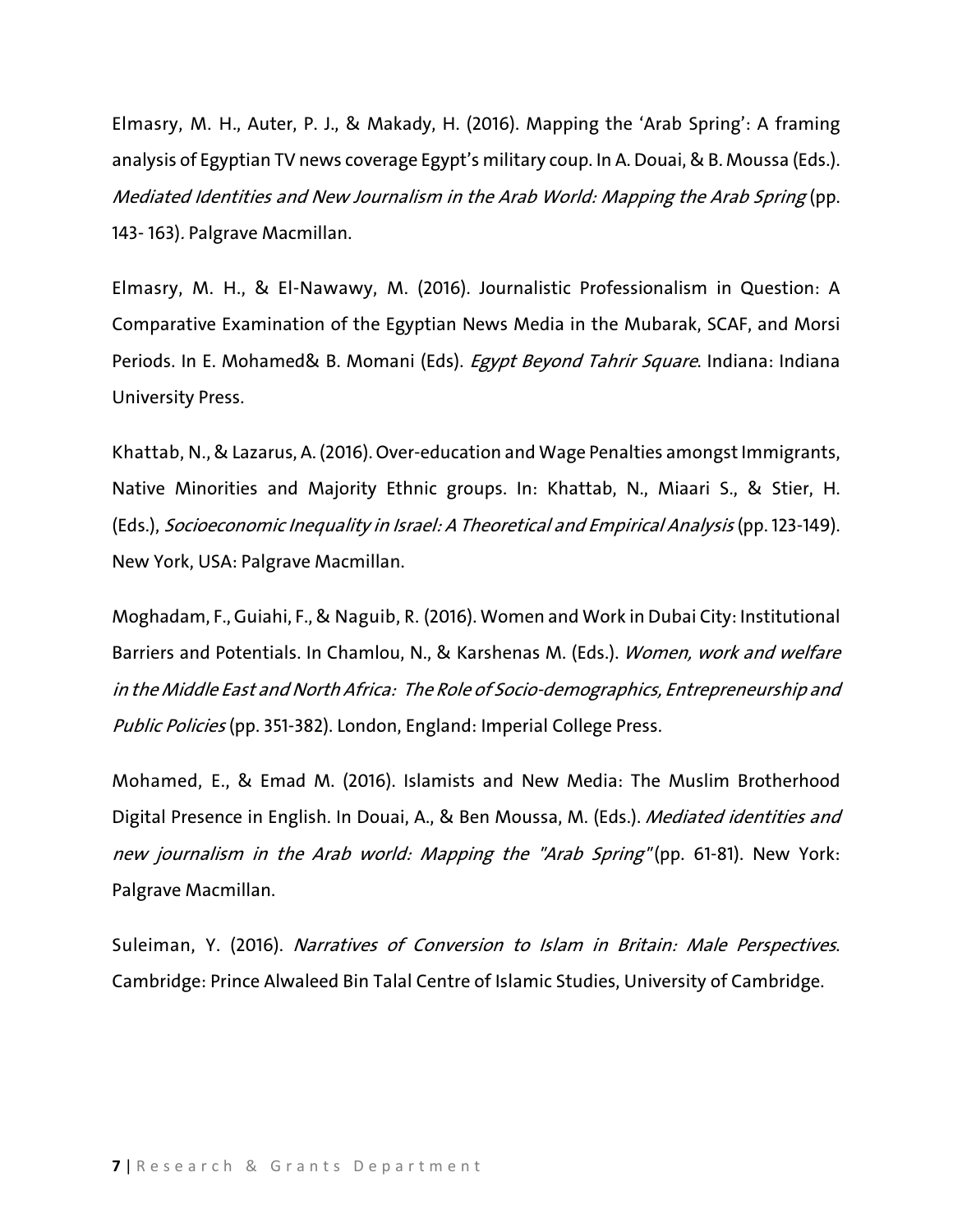## **Academic Journal Articles**

Abdelhay, A., Eljak, N., Mugaddam, A., & Makoni, S. (2016). Arabicisation and the Khartoum Arabic Language Academy. The Journal of North African Studies, 21(5), 831-856.

Al-Anani, K. (2016). Political Salafism in Egypt. *Orient*, (II), 24-30.

Bahlul, R. (2016). Islamic Law and Legal Positivism. *Rivista di Filosofia del diritto* (Journal of Legal Philosophy), 5(2), 245-266. doi:10.4477/84933

Ben Labidi, I. (2016). ISIS's Euro-American Fighters: Western Failures and the Narratives of Denial. Arab Media & Society, (22).

Daoud, Y., & Fallah, B. (2016). The differential impact of employment in agriculture on wages for rural and non-rural Palestine. IZA Journal of Labor & Development, 5(1), 1-19. oi:10.1186/s40175-016-0063-9

El-Nawawy, M., & Elmasry, M.H. (2016). Do Black lives matter? A content analysis of New York Times and St. Louis Post-Dispatch Coverage of Michael Brown Protests. Journalism Practice. doi:/10.1080/17512786.2016.1208058

Elsahn, F., Aziz, H., & Yacout, O. (2016). How do Bahraini residents perceive tourism in Bahrain: A Cluster Analysis. International Journal of Islamic Marketing and Branding, 1(3), 252–271. doi:/10.1504/IJIMB.2016.075860

Farha, M. (2016). Overcoming Sectarian Faultlines After the Arab Uprisings. The Muslim World, <sup>106</sup> (1), 3–7. doi:10.1111/muwo.12124

Farha, M. (2016). Searching for Sectarianism in the Arab Spring: Colonial Conspiracy or Indigenous Instinct. The Muslim World, 106 (1), 8-60. doi:10.1111/muwo.12137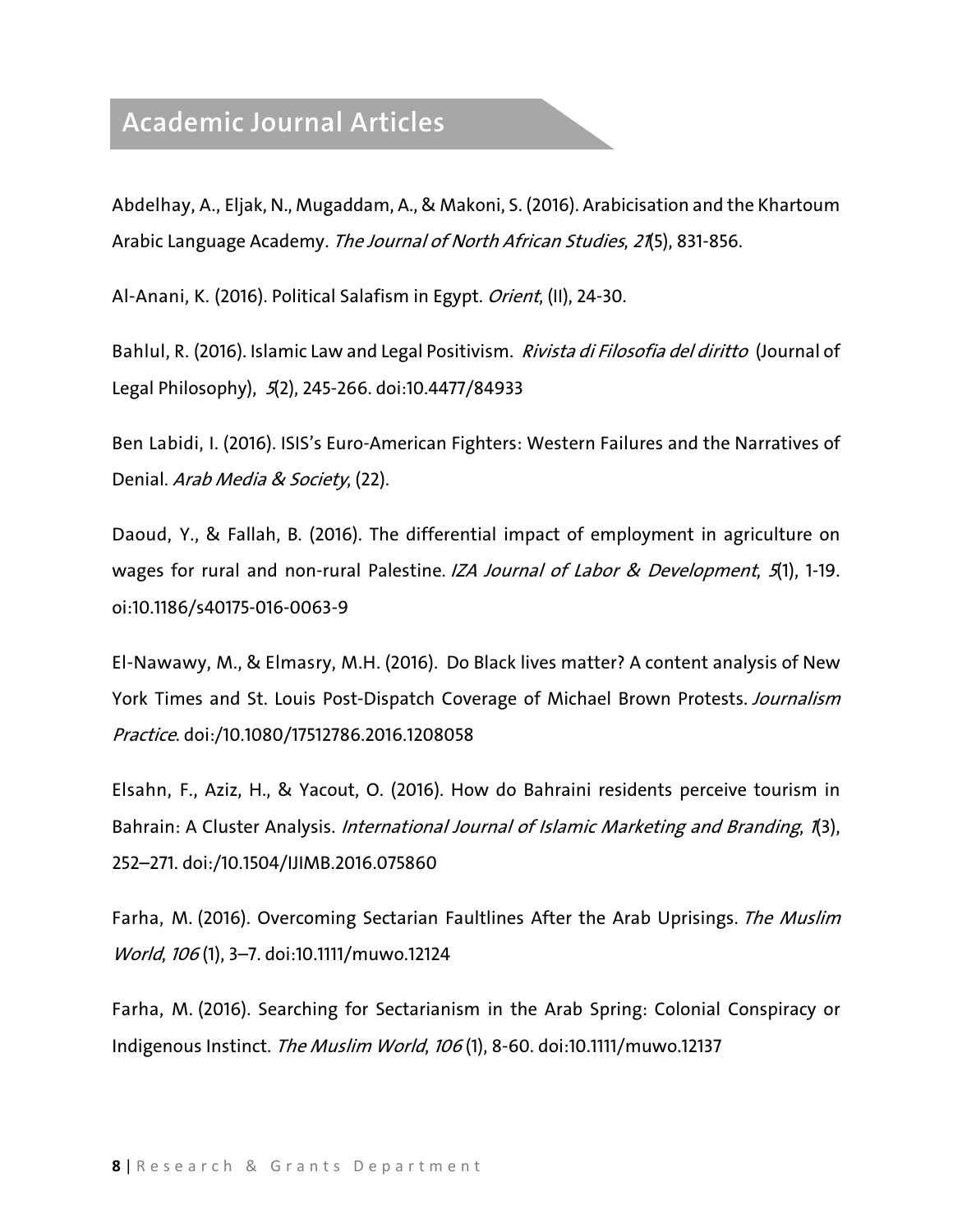Hadad Haj-Yahya, N., Schnell, I., & Khattab, N. (2016). The exclusion of young Arab women from work, education and training in Israel. *Quality and Quantity*, 1-17. doi:10.1007/s11135-016-0456-5

Khattab, N., & Fox, J. (2016). East-European immigrants responding to the recession in Britain: is there a trade-off between unemployment and over-qualification? Journal of Ethnic and Migration Studies, 42(11), 1774-1789. doi:/10.1080/1369183X.2016.1166040

Mehta, S. R. & Onley, J. (2016). The Hindu Community in Muscat: Creating Homes in the Diaspora. Journal of Arabian Studies, 5(2), 156-183.

Milton, S., & Barakat, S. (2016). Higher education as the catalyst of recovery in conflictaffected societies. Globalisation, Societies and Education, 14(3), 403-421. doi:/10.1080/14767724.2015.1127749

Modood, T., & Khattab, N. (2016). Explaining Ethnic Differences: Can Ethnic Minority Strategies Reduce the Effects of Ethnic Penalties? Sociology, 50(2), 231-246. doi:10.1177/0038038515575858

Mostafa, R., & Elsahn, F. (2016). Exploring the mechanism of consumer responses to CSR activities of Islamic banks: the mediating role of Islamic ethics fit. International Journal of Bank Marketing, 34(6), 940-962. doi:/10.1108/IJBM-11-2015-0179

Olwan, D., Keating, A., Orr, C., & Guy-Sheftall, B. (2016). Make/shift Pedagogies: Suggestions, Provocations, and Challenges for Teaching Introductory Gender and Women's Studies Courses. Atlantis: Critical Studies in Gender, Culture & Social Justice, 37(2), 8-21.

Richter-Devroe, S. (2016). Oral Traditions of Naqab Bedouin Women: Challenging Settler-Colonial Representations Through Embodied Performance. Journal of Holy Land and Palestine Studies, 1(15), 31-57. doi:/10.3366/hlps.2016.0128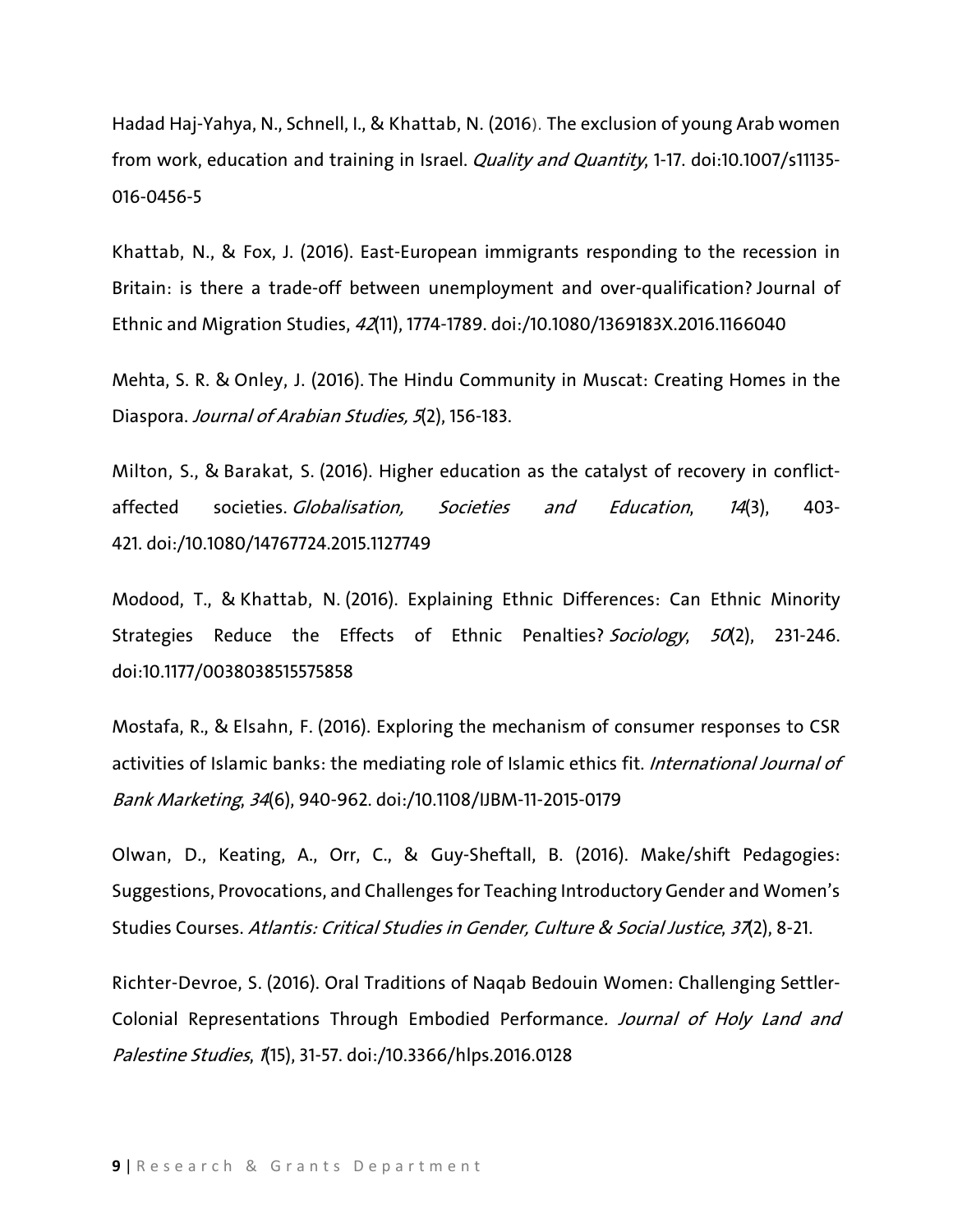Richter-Devroe, S., Nasasra, M., & Ratcliffe R. (2016). The Politics of Representation: the Case of the Naqab Bedouin. Journal of Holy Land and Palestine Studies, 1(15), 1-6. doi:/10.3366/hlps.2016.0126

Richter-Devroe, S. (2016). Biography, Life History and Orality: A Naqab Bedouin Woman's Narrative of Displacement, Expulsion and Escape in Historic Southern Palestine, 1930s-1970s. HAWWA, 14(3), 310-341. doi:/10.1163/15692086-12341313

Saad, A. (2016) Trade and technology adoption. The Journal of International Trade & Economic Development, 26(1), 1-24. doi:/10.1080/09638199.2016.1197298

الأحمر، مولدم. (2016، الشتاء). نحو استعادة المشاهدة من دون حجاب القبيلة. *مجلة عمران*، (15)، .132-113

الأحمر، مولدي. (2016). خصوصيات ليبيا الحديثة في جيوبوليتك حركة السكان. *مجلة شؤون* لسبة، (1)، 12-21.

الأفندي، عبد الوهاب. (2016، يناير). كتابة وقائع الثورة المتلفزة: حضور البصر وغياب البصرة في قراءة وقائع ثورات الربيع العربي، *سياسات عربية*، (18)، 175-185.

العناني، خليل. (2016، يناير). الإسلاميون العرب بعد خمس سنوات على الربيع العريب: أسئلة المشروع والإيديولوجيا والتنظيم. *مجلة سياسات عربية*، (18)، 41-51.

المصباحي، محمد. (2016، يناير). التباس مفهوم العلم وتأثيره على الخلط بين الديني والسياسي، *المجلة المغربية للعلوم السياسية والاجتماعية*، (9)، 15-22.

. بهلول، رجا .(2016) .الحرية ومعوقات الفعل: التأسيس لمفهوم ليبرالي للحرية في الفكر العربي . تبين، 5 (17)، 7-36.

طاهر المنصوري، محمد. (2016، يوليو). صناعة الملاحة من خلال مقدمة ابن خلدون. *محلة أسطور للدراسات التاريخية*، (4)، 56-46.